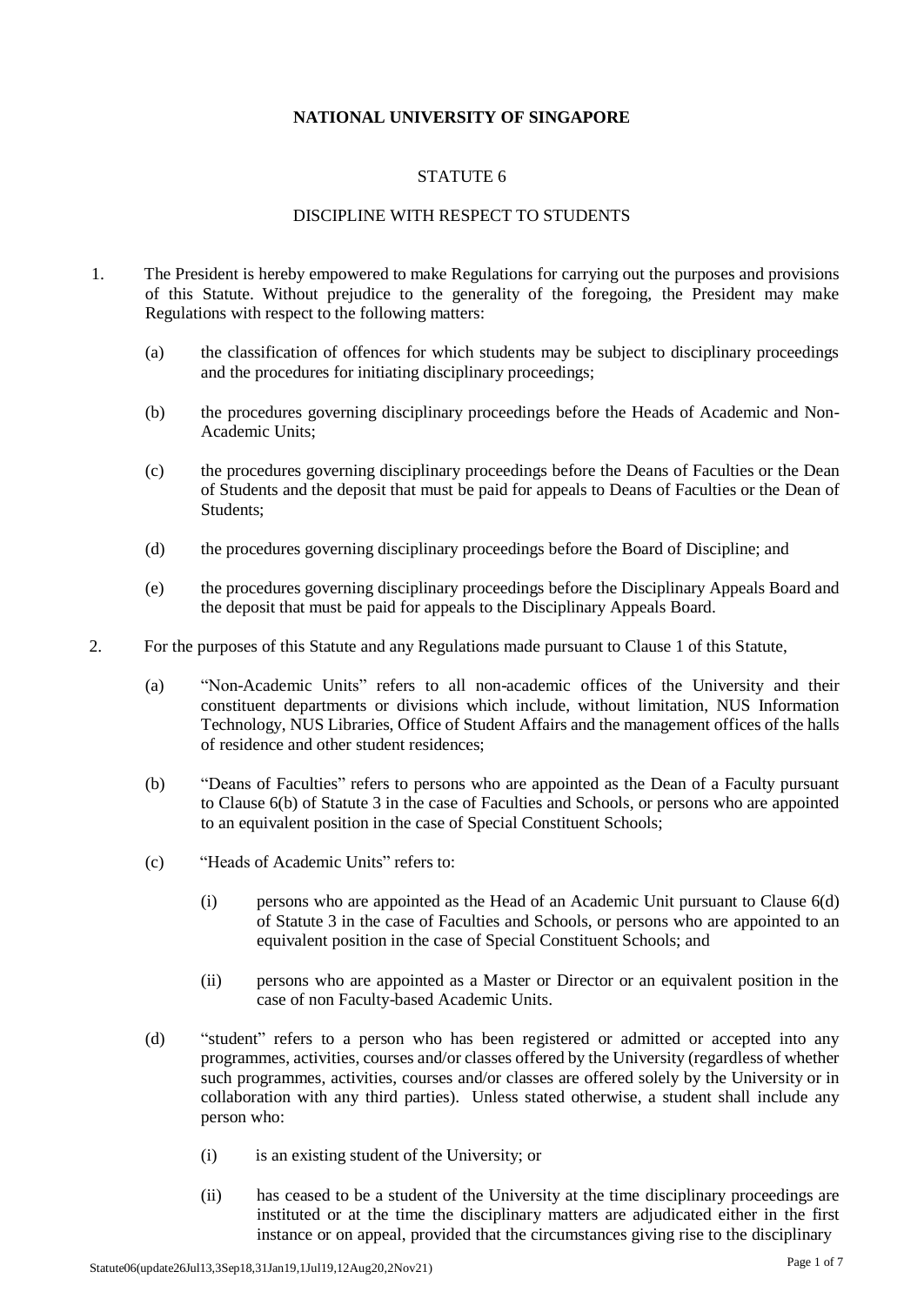proceedings arose:

- (A) while the person was a student of the University or in connection with the person's admission into the University; or
- (B) while the person was a member of the Union, irrespective whether the person's eligibility for membership was under Clause 3 or Clause 4 of Regulation 9.

## Circumstances Giving Rise to Disciplinary Proceedings

- 3. Any student who is alleged to have committed or attempted to commit, or caused or attempted to cause any other person to commit any of the following offences, may be subject to disciplinary proceedings:
	- (a) contravention of the Constitution, Statutes, Regulations, rules, policies, guidelines, codes of conduct, or procedures as may from time to time be prescribed by the University;
	- (b) an offence involving or resulting in criminal activity;
	- (c) theft, fraud or misapplication in connection with University funds or property of any kind;
	- (d) damage to or defacement of any property of the University or any employee or student of the University;
	- (e) falsification or misuse of University documents or records, including (without prejudice to the generality of the foregoing) certificates in connection with degrees and other academic distinctions;
	- (f) fraud, dishonesty, any act of bad faith, or impersonation of others, within or without the University, in connection with the student's academic attainments or financial awards, the student's admission to the University, or otherwise in connection with the University;
	- (g) contravention of conditions stipulated or undertakings made by the student in connection with admission to the University;
	- (h) defamation of, assault or battery against any employee or student of the University;
	- (i) sexual misconduct, racial or religious discrimination, or any other kind of harassment towards any person;
	- (j) maliciously and without reasonable cause, laying a complaint against any employee or student of the University;
	- (k) ragging, which term shall, without prejudice to the generality of the term, include conduct intended: (i) to humiliate another student or hold such other student up to ridicule; or (ii) to interfere with another student's peaceable enjoyment of his/her privileges, benefits, rights or facilities;
	- (l) plagiarism, giving or receiving unauthorised assistance in academic work, or other forms of academic dishonesty;
	- (m) disruption or improper interference or failure to cooperate with: (i) the academic activities or administration of the University; or (ii) the performance of duties by any employee of the University;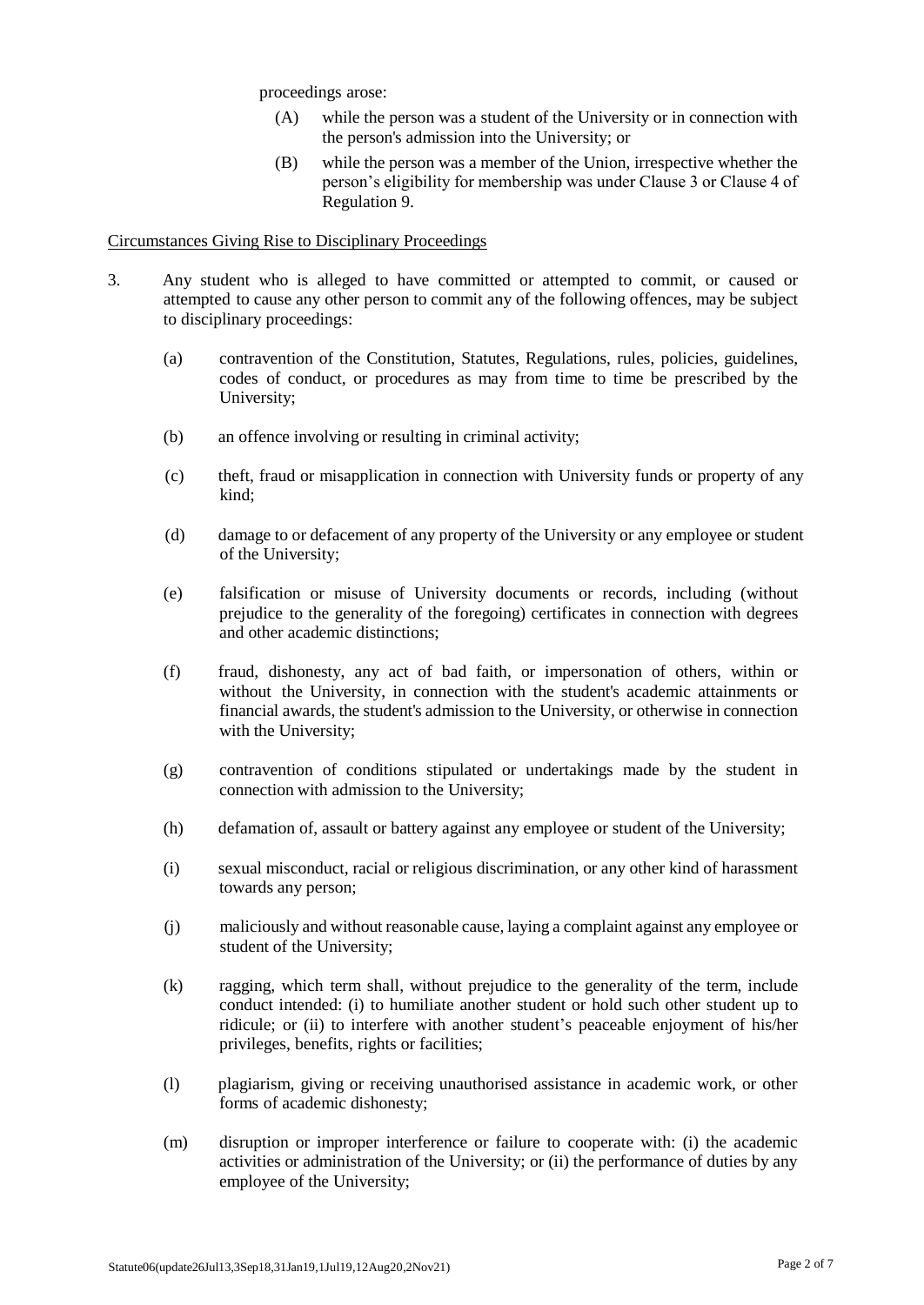- (n) posing an actual or a potential hazard to public health, including without limitation failing to comply with or obstructing the execution of any measure formulated by the University for the control of an infectious disease within the meaning of the Infectious Diseases Act (Cap. 137);
- (o) refusal or failure to appear in person, answer questions fully, or produce any documents as may be required at or during the course of any disciplinary investigation or proceedings, or making a false testimony;
- (p) traffic or parking offences;
- (q) failure to comply with any disciplinary sanction or other requirement imposed on such student;
- (r) engaging in acts of retaliation, harassment, threats, intimidation and coercion against persons who are subject to no-contact orders and/or persons involved in disciplinary investigations or proceedings (such as complainants, witnesses, victims and students subject to the disciplinary investigations or proceedings); or
- (s) acting in a manner which is or may be detrimental to the reputation, dignity, interest, or welfare of the University.

### Jurisdiction

- 4. The Heads of Academic and Non-Academic Units are empowered to adjudicate any offences but only in relation to persons who are existing students of the University at the time the allegations of offences are adjudicated.
- 5. Any appeal against a decision made by the Head of a Faculty-based Academic Unit shall be adjudicated by the Dean of the corresponding Faculty. Any appeal against a decision made by the Head of a non Faculty-based Academic Unit or the Head of a Non-Academic Unit shall be adjudicated by the Dean of Students.
- 6. In the event that either the Head of an Academic Unit and the Dean of the corresponding Faculty are one and the same person, or a Faculty consists of only one Academic Unit or no Academic Units, the Dean of the corresponding Faculty shall designate one of the Vice Deans (or a person holding an equivalent position) as the Head of Student Discipline for the Faculty. Without prejudice to the foregoing, the Dean of a Faculty may, with the Provost's approval, choose to designate one of the Vice Deans (or a person holding an equivalent position) as the Head of Student Discipline for the Faculty if the Dean is of the view that it would be desirable to do so. A Head of Student Discipline shall be conferred all the powers exercisable by the Head of an Academic Unit, for such period and subject to such conditions or limitations as the Dean may deem fit.
- 7. In the event that either the Head of a Non-Academic Unit and the Dean of Students are one and the same person, the Dean of Students shall designate the Vice Dean of Students as the Head of Student Discipline for the Non-Academic Unit and such Head of Student Discipline shall be conferred all the powers exercisable by the Head of a Non-Academic Unit under this Regulation, for such period and subject to such conditions or limitations as the Dean may deem fit.
- 8. The Board of Discipline is empowered to adjudicate any offences in relation to any student of the University.
- 9. Any appeal against a decision made by the Board of Discipline shall be adjudicated by the Disciplinary Appeals Board. The Disciplinary Appeals Board shall also adjudicate any case that is referred by the President for review pursuant to Clause 23 of this Statute.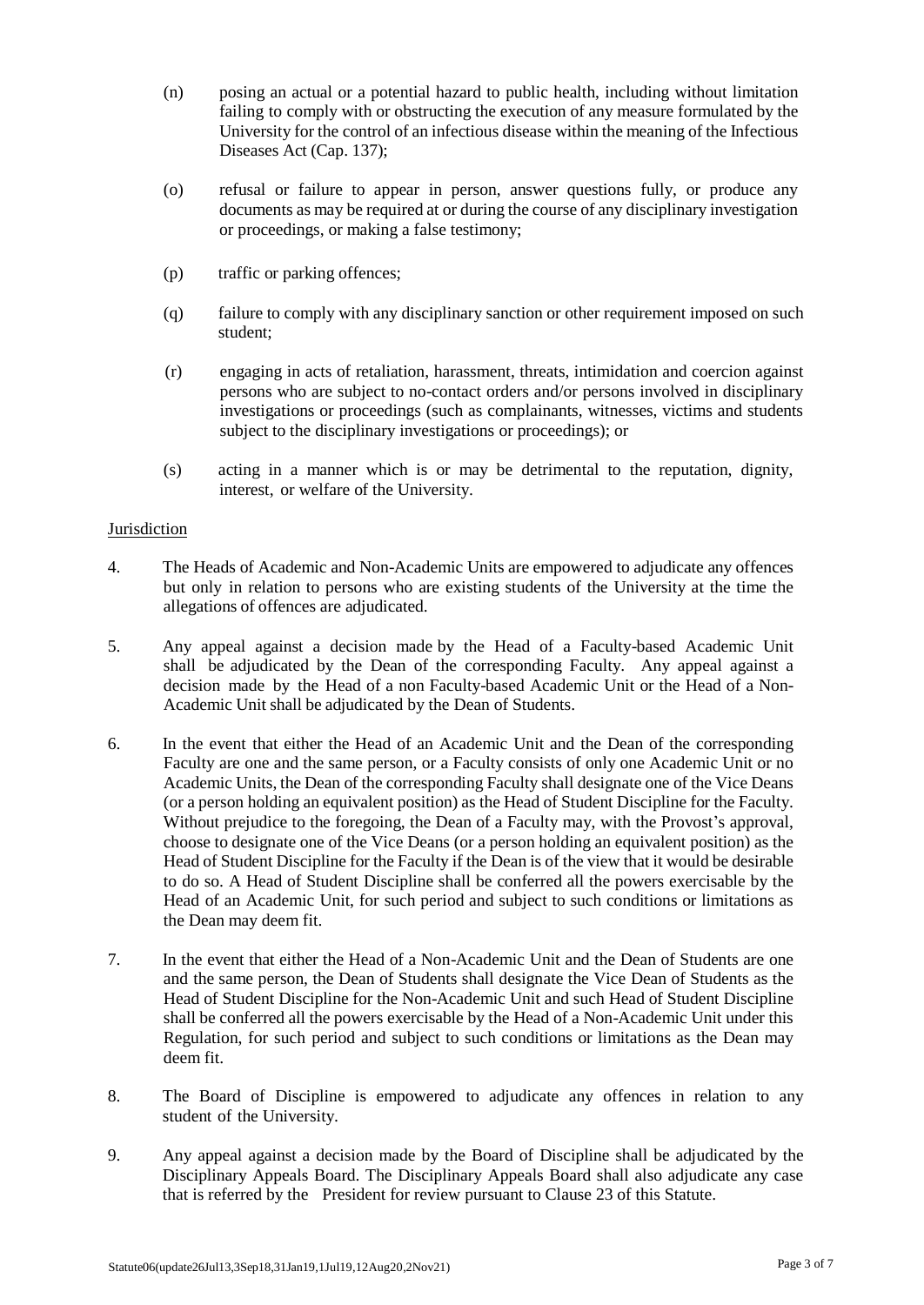## Disciplinary Powers

- 10. The Heads of Academic and Non-Academic Units and the Deans shall be entitled to exercise one or more of the disciplinary powers set out below against any person who is an existing student of the University at the time the allegations of offences are adjudicated:
	- (a) issuance of an order including, as appropriate, a requirement to comply with specified conditions and a statement of the sanctions to be applied if such conditions are not met;
	- (b) issuance of a reprimand;
	- (c) imposition of any fine not exceeding Singapore Dollars One Thousand (S\$1,000);
	- (d) issuance of a public censure;
	- (e) withdrawal and/or suspension of any academic privileges, benefits, rights or facilities (other than the right to follow courses of instruction or attend examinations) for a period not exceeding one month;
	- (f) withdrawal and/or suspension of any non-academic University privileges, benefits, rights or facilities for a period not exceeding two semesters; and
	- (g) deprivation and/or withdrawal of any academic distinction or grade to be conferred or previously conferred in relation to assignments, projects, any form of continuous or final assessment and a module.

Any sanction imposed on a student shall form part of such student's official record.

- 11. The Board of Discipline and the Disciplinary Appeals Board shall be entitled to exercise one or more of the disciplinary powers set out below against any student of the University:
	- (a) issuance of an order including, as appropriate, a requirement to comply with specified conditions and a statement of the sanctions to be applied if such conditions are not met;
	- (b) issuance of a reprimand;
	- (c) imposition of a fine not exceeding Singapore Dollars Ten Thousand (S\$10,000);
	- (d) issuance of a public censure;
	- (e) withdrawal and/or suspension of any academic or non-academic University privileges, benefits, rights or facilities, including the right to follow courses of instruction or attend examinations;
	- (f) termination and/or full or partial repayment of any academic or non-academic funding (such as scholarships, grants, bursaries or other similar forms of financial assistance) previously provided or awarded by the University and/or full or partial payment of any academic or non- academic fees previously waived by the University;
	- (g) expulsion from the University; and
	- (h) deprivation and/or withdrawal of any degree, diploma, certificate or other academic distinction or grade to be conferred or previously conferred.

Any sanction imposed on a student shall form part of such student's official record.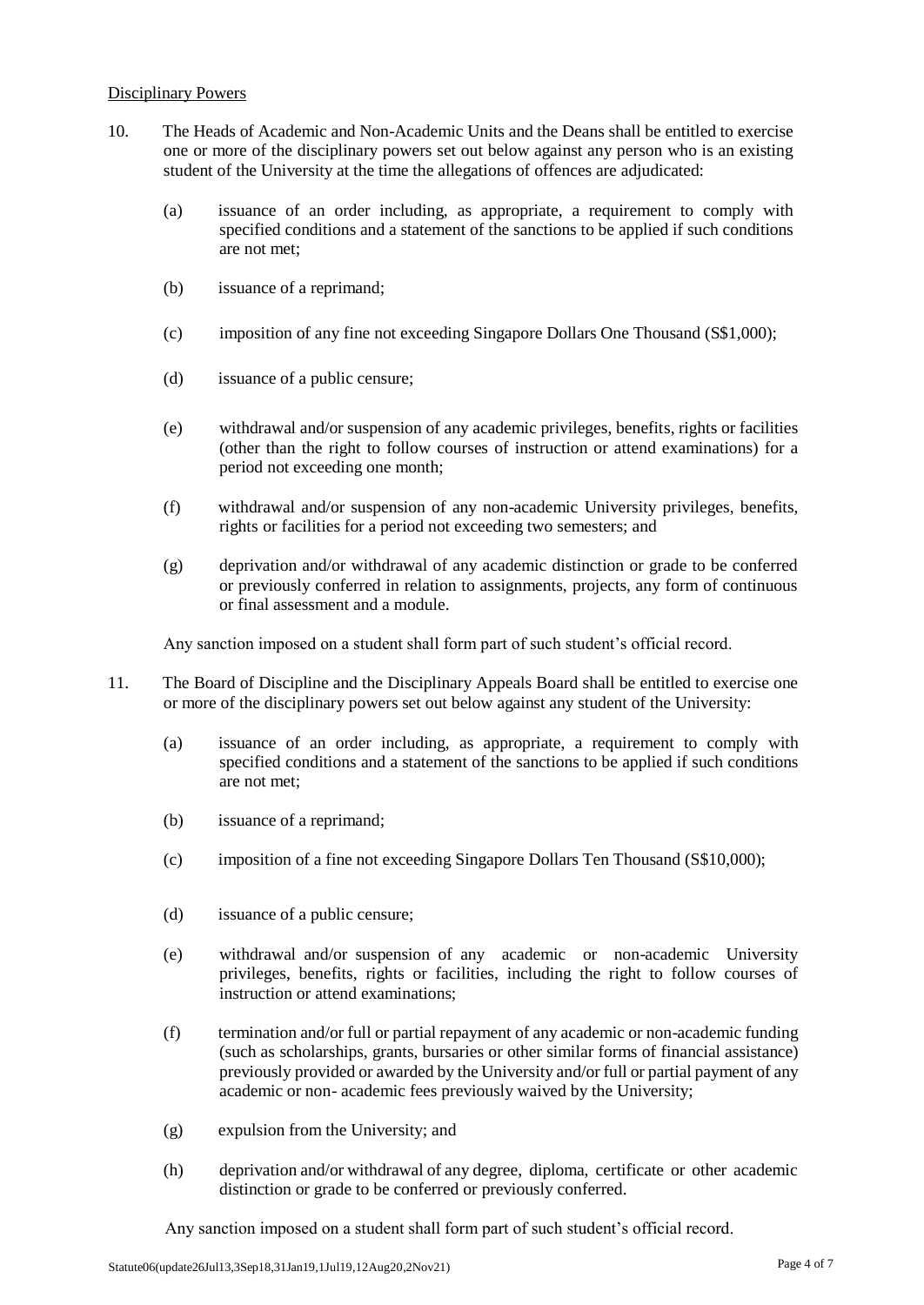- 12. (a) No degree whatsoever will be awarded to a student even if the requirements for a degree have been fulfilled at the time of the decision by the Board of Discipline or the Disciplinary Appeals Board to expel the student.
	- (b) Where a student is suspended from candidature or expelled from the University pursuant to Clause 11(e) or (g) of this Statute, the suspension or expulsion shall be annotated on the student's transcript. The student may make a request in writing to the University to remove the annotation from the student's transcript following the expiry of at least 3 years from the date the student graduates from or leaves the University, and the University may in its absolute discretion decide to allow or reject such a request.
- 13. For the avoidance of doubt, where a student's right to follow courses of instruction or attend examinations is suspended pursuant to Clause 11(e) of this Statute, such period of suspension shall not count towards any minimum residency requirement.
- 14. The disciplinary powers provided for in Clause 10 and Clause 11 of this Statute may be exercised by the Heads of Academic and Non-Academic Units, the Deans, the Board of Discipline and the Disciplinary Appeals Board (as the case may be) without prejudice to the right to exercise any other disciplinary powers or any other powers contained in the Constitution, Statutes, Regulations, rules, policies, guidelines, codes of conduct, or procedures as may from time to time be prescribed by the University.

### **Summary Action**

- 15. Notwithstanding any other provision of this Statute, the Provost may, by giving notice in writing to a person who is an existing student of the University at the time of the notice, summarily withdraw and/or suspend any academic or non-academic University privilege, benefit, right, or facility or take any other summary action as the Provost may think fit against such student, if the Provost has reason to believe that such urgent action is necessary to:
	- (a) protect the interests of the University or any student or staff of the University; and/or
	- (b) facilitate the smooth and/or proper functioning of the University.
- 16. Any summary action taken against a student pursuant to Clause 15 of this Statute shall be an interim measure pending the decision of the Board of Discipline in subsequent disciplinary proceedings against the student. Where summary action has been taken against a student, the Provost shall convene the Board of Discipline and refer the case to it within three months after the notice of summary action is given to the student. The Board of Discipline shall thereafter adjudicate the disciplinary matter in accordance with the procedures set out in the Regulations made pursuant to Clause 1 of this Statute, and the summary action that was taken against the student shall automatically lapse once the Board of Discipline issues its decision.
- 17. A decision made by the Board of Discipline shall be final and binding on the student, subject to any decision on appeal made by the Disciplinary Appeals Board.

### No-Contact Orders

- 18. The Provost may, by giving notice in writing to a person who is an existing student of the University at the time of the notice, direct the person to have no contact with another existing student or staff of the University ("No-Contact Order"), if the Provost has reason to believe that the No-Contact Order may:
	- (a) protect the interests of the University or any student or staff of the University; and/or
	- (b) facilitate the smooth and/or proper functioning of the University.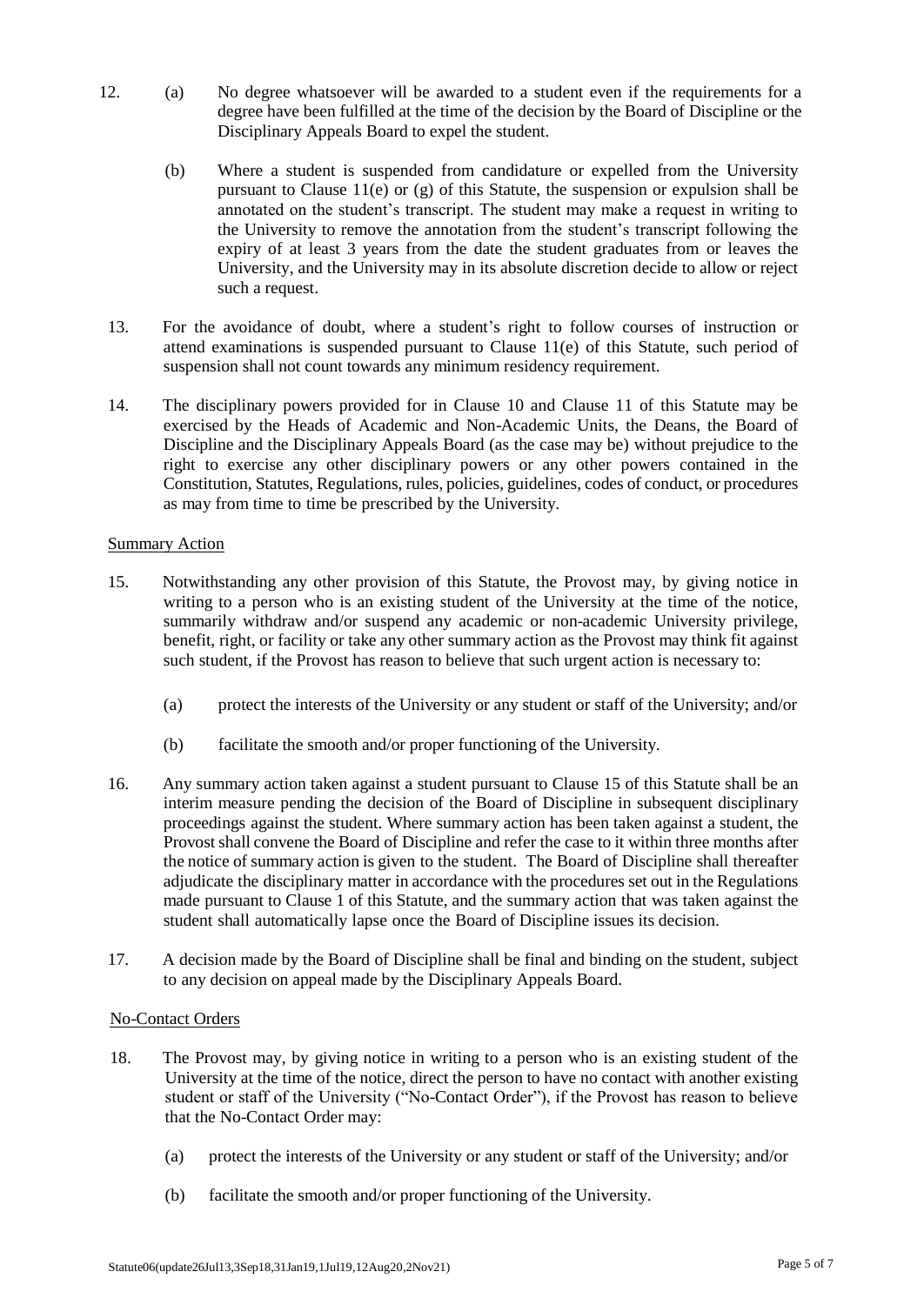- 19. The Provost may delegate the power to issue No-Contact Orders to any office(s) of the University, and such office(s) may issue No-Contact Orders on behalf of and under the authority of the Provost.
- 20. A No-Contact Order shall continue until any of the following events occurs:
	- (a) the person subject to the No-Contact Order is informed by the University in writing that it shall cease to have effect;
	- (b) the person subject to the No-Contact Order ceases to be an existing student of the University; or
	- (c) the person whom the No-Contact Order relates to ceases to be an existing student or staff of the University.
- 21. A person subject to the No-Contact Order, or a person whom the No-Contact Order relates to, may at any time make a request in writing to the Provost for the No-Contact Order to cease, and the Provost may in his absolute discretion decide to allow or reject such a request.
- 22. For the avoidance of doubt, the Provost's power to issue No-Contact Orders is without prejudice to:
	- (a) the entitlement of the Heads of Academic and Non-Academic Units and the Deans to make no-contact orders in the exercise of their disciplinary powers under Clause 10(a) above; and
	- (b) the entitlement of the Board of Discipline and the Disciplinary Appeals Board to make no-contact orders in the exercise of their disciplinary powers under Clause 11(a) above.

For the avoidance of doubt, the provisions in Clause 21 above do not apply to no-contact orders made by the Heads of Academic and Non-Academic Units, the Dean, the Board of Discipline and the Disciplinary Appeals Board. Such no-contact orders made are subject to appeal in accordance with this Statute and Regulation 10.

#### Review of BOD and DAB Outcomes

- 23. Where the President, after considering the advice of the President Disciplinary Advisory Committee, is of the view that:
	- (a) there has been a serious procedural irregularity or breach in any disciplinary proceedings before the Board of Discipline and/or the Disciplinary Appeals Board, and the procedural irregularity or breach was likely to have materially prejudiced the fair determination of the matter; or
	- (b) evidence which was not previously available has subsequently emerged or become available after the determination of a disciplinary matter by the Board of Discipline and/ or the Disciplinary Appeals Board, and the new evidence would likely have had a material impact on the decision that was reached; or
	- (c) other compelling and exceptional circumstances exist;

the President may in his absolute discretion direct that the disciplinary matter in question be referred to a newly-constituted Disciplinary Appeals Board for review. For the avoidance of doubt, the Disciplinary Appeals Board constituted under this Clause shall be entitled to exercise one or more of the disciplinary powers under Clause 11 of this Statute, and to quash or revise any prior decision or determination and substitute its own decision or determination.